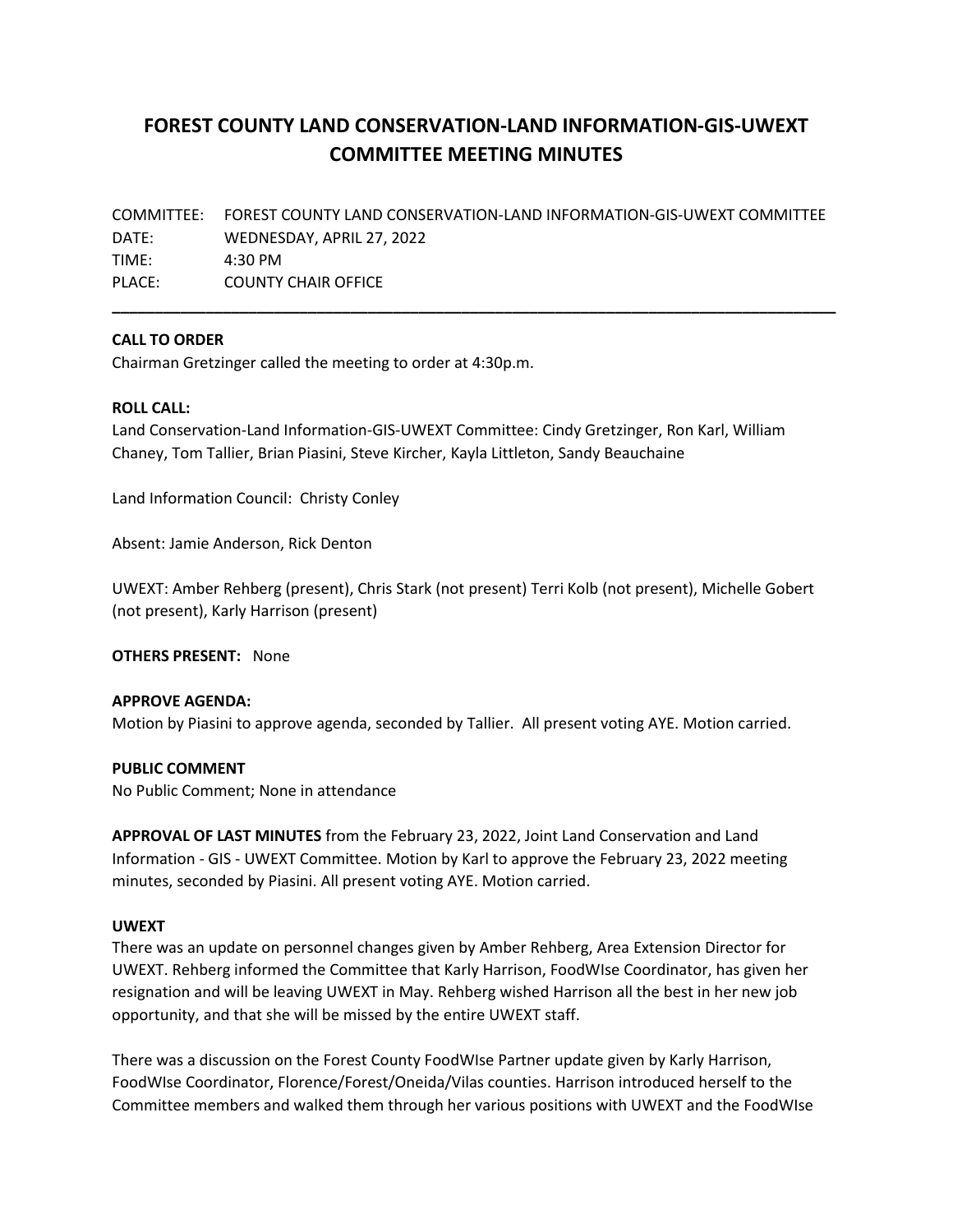program. Harrison also informed the Committee members that her last day with UWEXT will be May 13, 2022.

There was a discussion on the USDA Community Town Hall meeting and next steps given by Rehberg. Rehberg mentions that Broadband is moving forward and they are working with Brittany Beyer. Rehberg asked the Committee to please see her regarding any concerns or discussions on the Forest County Broadband project, so all involved get the best communication and support needed moving forward. Tallier asked Rehberg for any help and assistance in getting the word out to the public regarding the community broadband project and the speed test. Gretzinger informed the Committee that they are in the process of creating a Broadband & Tower Committee at this time. This Committee will consist of the following:

- Cindy Gretzinger, County Board Chair
- Terry Lukas,  $1<sup>st</sup>$  Vice Chair
- William Chaney, 2<sup>nd</sup> Vice Chair
- Lynne Black, Town of Lincoln Supervisor
- Kayla Littleton, Land Info/GID/LCC Tech
- Stephanie Statezny, Emergency Management
- Mark Ferris or upcoming fill in
- Brittany Beyer, USDA
- Chris Stark, Community and Economic Development Educator

There was a discussion on the Plan/Procedures for the UW Extension Agendas/Meetings given by Rehberg. Gretzinger informed Committee that UWEXT will stay with Land Conservation Committee, and each department would have their own agendas. Land Conservation and UWEXT Committee can choose who will go first at the meeting and run about 30 minutes for each side, or whatever amount of time is expected. Gretzinger wants all agendas items run through her first for approval and prior to posting.

There was a discussion on Land Information and Land Council given by Gretzinger. The Land Information Committee will consist of the same members on the Land Conservation Committee. The Land Information Council will meet once or twice a year and consist of the following:

- Kayla Littleton, Land Inf/GIS/LCC Tech
- Steve Kircher, Land Information Officer
- Jamie Anderson, County Land Surveyor
- Christy Conley, Forest County Treasure
- Courtney Britten Cleereman, Register of Deeds
- Rick Denton, Real Estate Representative
- Stephanie Statezny, Emergency Management
- Cindy Gretzinger, County Board Chair
- Ron Karl, County Board Supervisor

There was a discussion and possible action on the Forest County FoodWIse Partner Agreement Letter